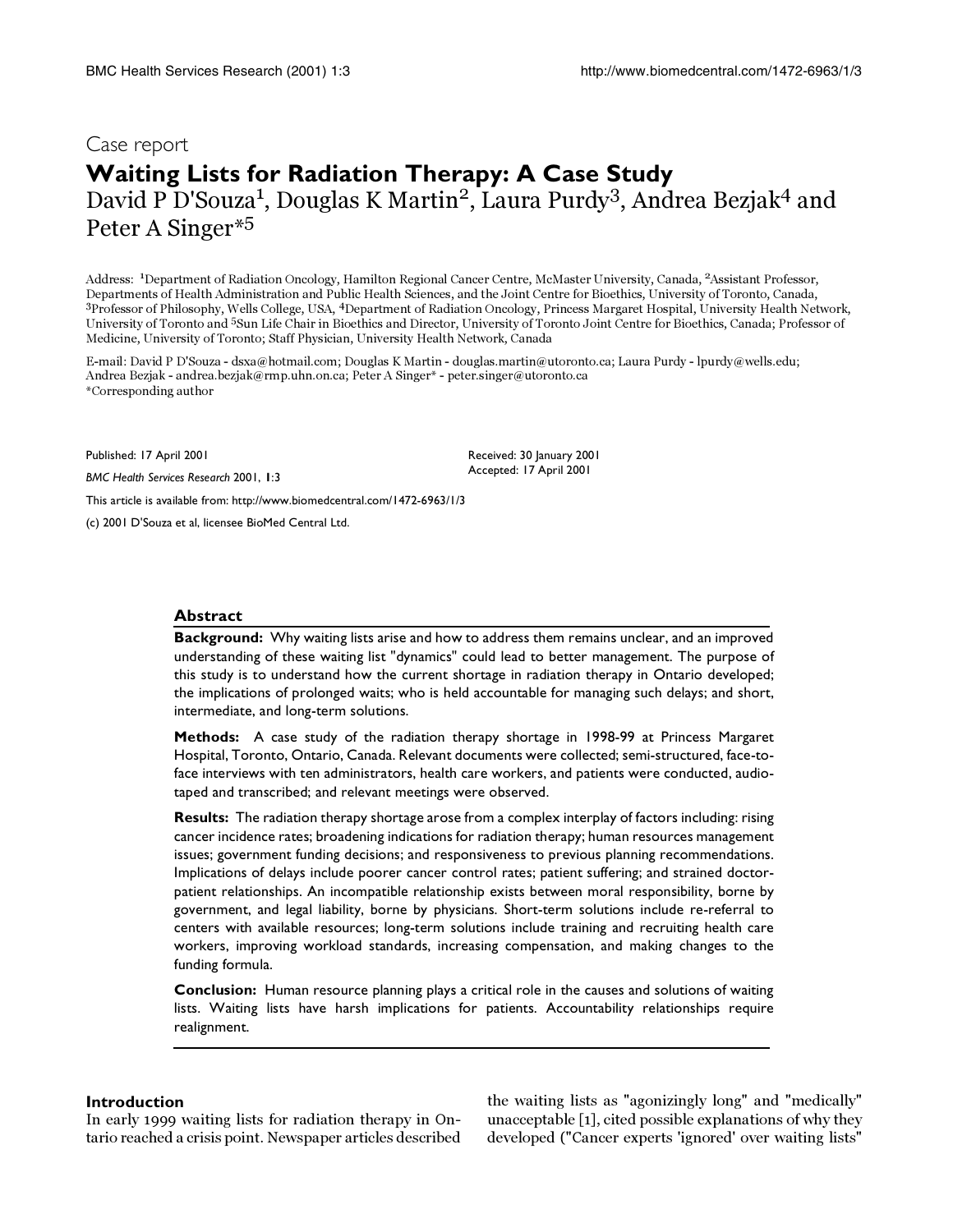[[2](#page-4-1)]), and possible solutions ("U.S. cities to treat Ontario's cancer victims") [\[3\]](#page-4-2).

Defined as "a roster of patients awaiting a particular service," [[4](#page-4-3)] waiting lists are a feature of public health systems like those in the United Kingdom, New Zealand and Canada. For example, waiting times for cancer treatment in England were recently described [\[5\]](#page-4-4). Outstanding initiatives, such as those of Naylor and Hadorn, have focused on use of clinical data in managing waiting lists [[6](#page-4-5),[7](#page-4-6)]. However, why waiting lists arise and how to address them remains unclear, and an improved understanding of these waiting list "dynamics" could lead to better management [\[4\]](#page-4-3). Waiting lists are also an issue in health care ethics since they relate to the underlying ethical principle of justice.

The waiting list for radiation therapy in Toronto is a good model in which to explore waiting list "dynamics." Evidence for improved clinical outcomes including survival, organ preservation, and quality of life with radiation treatment is available for many tumor sites [\[8](#page-4-7),[9](#page-4-8),[10](#page-4-9)]. Oncologists in Ontario are actively involved in an evidencebased practice guideline initiative [\[11](#page-4-10)] that provides up to date systematic reviews on the specific cancer treatment recommendations. These practice guidelines are widely available [[12\]](#page-4-11) and influence practice. A goal of treating 45% of all incident cases of cancer was adopted in Ontario [[13\]](#page-4-12); although radiation therapy utilization rates in Toronto were found to be significantly lower [[14](#page-4-13)].

We studied the waiting list for radiation therapy at a major Canadian cancer center. Our objectives were to understand the "dynamics" of the waiting list - how the current radiation therapy shortage developed; the implications of prolonged waits to receive radiation therapy; who is held accountable for managing such delays; and short, intermediate, and long-term solutions.

# **Methods**

# *Design*

We used the case study method, which "investigates a contemporary phenomenon within its real-life context."[[15](#page-4-14)] The case is the radiation therapy shortage in 1998/99 at Princess Margaret Hospital (PMH), Toronto. PMH is one of nine institutions that deliver radiation therapy in Ontario and is Canada's largest center for cancer treatment, research, and education.

## *Data Collection*

Data were collected from documents, interviews and observations of meetings, which were identified using theoretical sampling. Theoretical sampling is "sampling on the basis of emerging concepts."[[16](#page-4-15)] For example, if a

particular person were mentioned as influential in an aspect of waiting lists, we sought to interview that person.[[17\]](#page-4-16) Documents included current memos, articles, reports including those referred to by participants in the context of interviews or meetings, and the agenda of relevant meetings. Face-to-face interviews were conducted, using a semi-structured interview guide based on the research questions, audiotaped and transcribed with 10 individuals including two physicians, one radiation therapist, four senior administrators (from radiation therapy, physics, radiation oncology and a senior administrator at CCO), and three patients awaiting radiotherapy. The 10 people selected were felt to be knowledgeable about the current situation through first-hand experience. Of the three patients interviewed, one had breast and the other prostate cancer, which represented the two most prevalent types of cancer on the waiting list. Six relevant meetings were observed during which detailed 'field notes' were made.

## *Data Analysis*

These data sources generated more than 500 pages of data that were analyzed using a modified thematic analysis. Data segments that pertained to the study objectives were identified and coded. Coded units were compared for similarities and differences. Related issues were grouped into common themes (e.g. "human resource planning", "inadequate salary", "job dissatisfaction", "restructuring") and then under larger domain labels (e.g. "why waiting lists arose"). The data were then recoded using the domain labels. This process was conducted by one analyst (D.P.D.) in consultation with a second analyst (D.K.M.). To address validity, we conducted a "member check" by giving a draft of this paper to three interview participants for review and correction.

#### *Research Ethics*

The study was approved by University of Toronto Committee on Research with Human Subjects. Written consent was obtained from interview participants and individual participants are not identified.

## **Results**

<span id="page-1-0"></span>In 1998, over 6,000 new patients were seen in consultation in the Department of Radiation Oncology at PMH, representing a 16% increase over 1997. In February 1999, the time from referral to consultation was as much as seven weeks. The time from deciding to administer a course of radiation to starting curative treatment was 24- 63 days. Delays of more than two weeks from referral to consultation or consultation to starting treatment, increased from 80% of cases in October 1998 to 88% in February 1999. These delays exceed the recommendations of the Canadian Association of Radiation Oncologists (maximum two weeks from referral to consultation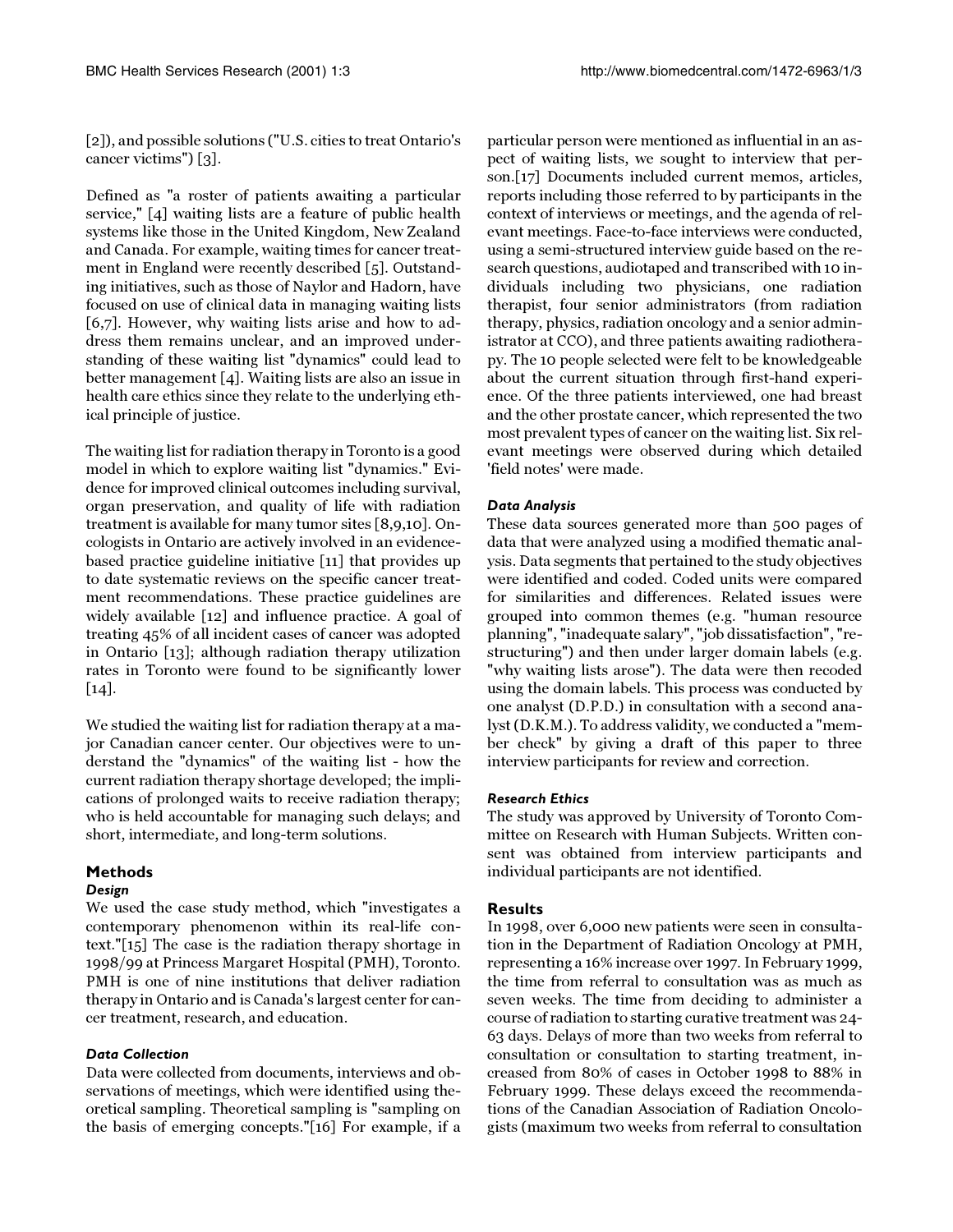with a radiation oncologist, and two weeks from consultation to start of radiation).[[18\]](#page-4-17) The number of patients with various tumor sites who were waiting to start radiation treatment in February 1999 is shown in Table [1](#page-1-0). Almost two-thirds of the waiting patients had breast or genito-urinary tumors for which there is good evidence for the role of radiation therapy in improving outcomes  $[9,19,20,21]$  $[9,19,20,21]$  $[9,19,20,21]$  $[9,19,20,21]$  $[9,19,20,21]$  $[9,19,20,21]$ .

| Table 1: Number of Patients Waiting to Start Treatment Radia- |
|---------------------------------------------------------------|
| tion Medicine Program - PMH on February 5, 1999               |

| <b>Site Group</b>      | Number of<br><b>Patients</b> | Number of<br><b>Patients</b> |
|------------------------|------------------------------|------------------------------|
|                        | Radical                      | <b>Palliative</b>            |
| <b>Breast</b>          | 115                          | 4                            |
| Central Nervous System | 7                            |                              |
| Endocrine              |                              | 2                            |
| Head & Neck            | 28                           | 0                            |
| Eye                    | 0                            |                              |
| Gastrointestinal       | 30                           | 8                            |
| Genito-urinary         | 77                           | 5                            |
| Gynaecological         | $\overline{2}$               | 2                            |
| Lung                   | 15                           | 15                           |
| Lymphoma               | 20                           | 2                            |
| Myeloma                | 0                            |                              |
| Paediatric             | 3                            | o                            |
| Sarcoma                | 7                            | 0                            |
| Skin                   |                              | 2                            |
| Unknown                |                              | o                            |
| <b>TOTALS</b>          | 317                          | 44                           |
|                        |                              |                              |

**Radical** - given with intent to provide eradication of tumor, a high quality of life and prolongation of survival **Palliative** - given to control or prevent symptoms of disease

#### *How the current radiation therapy shortage developed*

The radiation therapy shortage developed as a result of several factors. First, the incidence of cancer continues to rise by 4% per year. Many types of cancer, like prostate cancer, increase with age and are becoming more common with an aging population.

Second, there is greater use of radiation for certain tumors such as ductal carcinoma in -situ (DCIS) of the breast and longer courses of radiation have shown improved relapse-free rates for prostate cancer [\[20](#page-4-19)[,21](#page-4-20), [22\]](#page-4-21). The increased utilization is reflected by an 86% increase in the number of curative courses of radiation in Ontario over a 10-year period [\[23\]](#page-4-22).

Third, human resource shortages involving radiation therapists, medical physicists, and radiation oncologists developed. Radiation therapists' salaries are lower in Ontario than in some other areas in Canada and the U.S. A worldwide shortage of radiation therapists has lead to recruitment by other centers. Training positions have been decreased and the provincial radiation therapy training program was closed for one year (1997). A lack of employment prospects lead to declining numbers of Canadian radiation oncology residents.

Finally, the Ministry of Health was slow to respond to funding requests for additional staff and equipment. This has limited treatment capacity and prevented hiring of staff. Funding to operate cancer treatment facilities have not accounted for changes in indirect services (e.g. support staff), depreciation of equipment, or increased numbers of patients. During prolonged waits for radiation treatment in 1989, PMH closed its doors to new patient referrals, and many were sent to other Canadian centers. In 1991, the Cancer Manpower Committee, appointed by the Ministry of Health, issued a report with recommendations regarding human resource issues [[24\]](#page-4-23). Participants felt the current situation was a "frightening replay" of the previous delays, and that prior recommendations had not been followed.

## *Implications of waiting lists*

Participants identified three main implications of the waiting list. First, local control of the cancer may become compromised, with increased toxicity of treatment (e.g. larger fields) or lower rates of organ preservation (e.g. larynx).

Second, the psychological effect on patients waiting to start radiation can be devastating - as one participant commented, "soul-destroying." Patients feel powerless about their situation: one patient interviewed reported his cancer visibly enlarging while he waited to start treatment. Prolongation of symptoms can lead to unnecessary suffering or requires interventions that have adverse effects. Daily activities and work can be disrupted. One participant felt unable to "move on to the next step in her life" while she waited.

Finally, radiation oncologists interviewed felt the patient-physician relationship was strained. The implicit trust that the physician is providing optimal care for the patient was lost. A heavier workload resulted in less time spent with patients.

### *Accountability for waiting lists*

Participants felt that government and administrators of cancer services should be accountable for waiting lists. However, the physician may be legally liable. Hospital legal counsel advised radiation oncologists that they were responsible for patient outcomes on waiting lists. The Canadian Medical Protective Association, in response to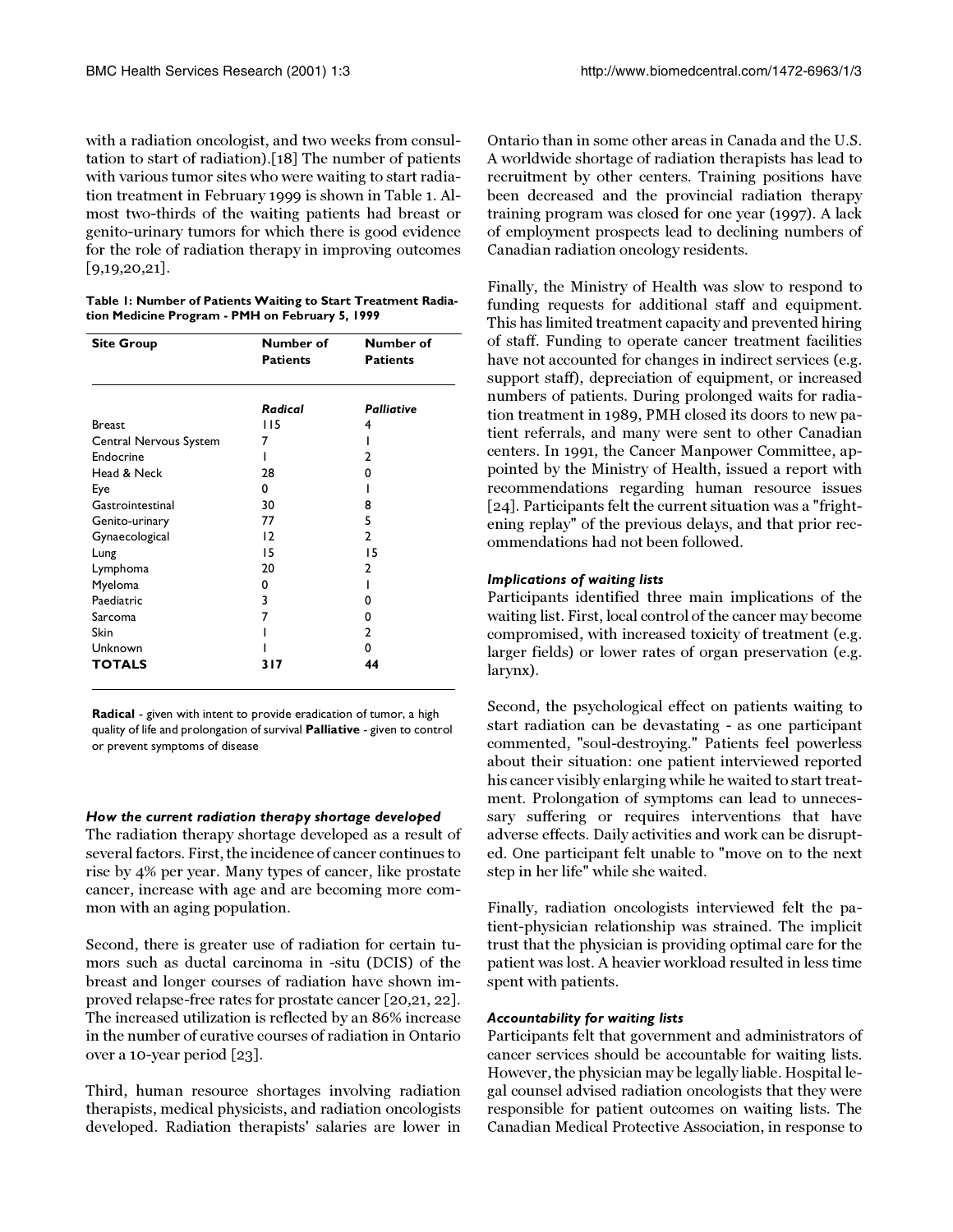a letter written by a concerned physician, advised that "sound medical judgement within the accepted standards of practice for similar communities must always guide the physician's treatment and care of patients and take priority over cost restraints." In response to a patient's letter on delays to starting radiation, a Ministry of Health official indicated that responsibility for timeliness of treatment rests with the individual physician. While no action has been taken against a radiation oncologist for delayed treatment, in a mock legal case involving the cardiac surgery waiting list, a judge concluded that the physician was liable and the government was not [[25](#page-4-24)].

#### *Short- and long-term solutions*

In March 1999, the Task Force on Human Resources for Radiation Services concluded that the current situation could not be addressed by "quick fixes." Recommendations were made on improving training programs, recruiting out-of-province workers, improving workload standards, adding staff, increasing salary, ensuring greater availability of continuing education and academic programs, and changing the funding formula to a per case basis. The Minister of Health accepted these recommendations [\[26](#page-4-25)]. With respect to short-term solutions, participants endorsed re-referral of patients to other facilities, likely in the United States since there are waiting lists for radiation therapy in most Ontario radiation treatment centers [\[27](#page-4-26)]. The re-referral process was postponed several times pending a final detailed analysis of radiation capacity in Ontario. Many logistical issues arose from sending patients out of province for treatment, including criteria for patients sent, resources required to assess patients for re-referral, follow-up care, and legal liability.

# **Discussion**

Although we did not conduct a detailed analysis of clinical outcomes of patients on the waiting list, our study describes the "dynamics" of an actual waiting list. The findings underscore the unexamined and unintended moral implications of administrative decisions.

The waiting list for radiation therapy arose from an interplay of factors, including: rising cancer incidence rates; increasing indications for radiation therapy; human resource management, training and planning; government funding decisions; and responsiveness to previous planning recommendations. Models proposed to assess waiting lists for radiation do not allow for the complexities identified in our case study [[28](#page-4-27)[,29](#page-4-28),[30](#page-4-29)]. The importance of human resource management, planning and training issues in this case study was striking.

The implications of delays for radiation include perceived lower cancer control rates, patient suffering, and strained patient-doctor relationships. While the emotional consequences for patients of delays in diagnosis and treatment may be acknowledged by the media, the moral dimensions of this emotional burden are rarely acknowledged in policy making. Current delays, and the burdens they impose on patients, are ethically unjustifiable.

An incompatible relationship exists between moral and legal responsibility - government is viewed as morally responsible but physicians may bear legal liability. Physicians are given the responsibility without power to change the waiting list situation. Although liability can likely be reduced through disclosure of waiting times and alternatives such as treatment elsewhere, this responsibility paradox is morally untenable. Physicians ought not to be held liable for administering treatment schedules that are beyond their control. Moral and legal accountabilities for waiting lists require realignment.

A short-term solution is re-referral, although this presents logistical difficulties. Increased "supply" of human resources cannot necessarily be rectified quickly by an infusion of money, and delayed corrective action may never solve a growing problem [\[31\]](#page-4-30). This may explain the mixed results of increasing resources to ameliorate waiting lists. A sustained commitment to human resource planning is required.

Our study has four main limitations. First, it focussed on waiting list "dynamics" rather than clinical outcomes. Second, it examined waiting lists at a single radiation treatment center and may not be generalizable.. However, some of the findings, such as the importance of human resource management, will likely be generalizable to other settings and health systems. Others, such as the trade-off between moral and legal responsibility, will require assessment in other health systems. Third, we interviewed only 10 individuals. However, this information was triangulated with data from documents and observation of meetings. Finally, our participants may each have seen the problem from their own "biased" perspective. We interviewed patients, health care providers, and administrators. Unfortunately, government officials declined our requests for an interview, so their perspective was reflected only through public statements in the media and in planning documents.

In conclusion, human resource planning plays a critical role in the causes and solutions of waiting lists. Waiting lists have harsh implications for patients. Accountability relationships require realignment.